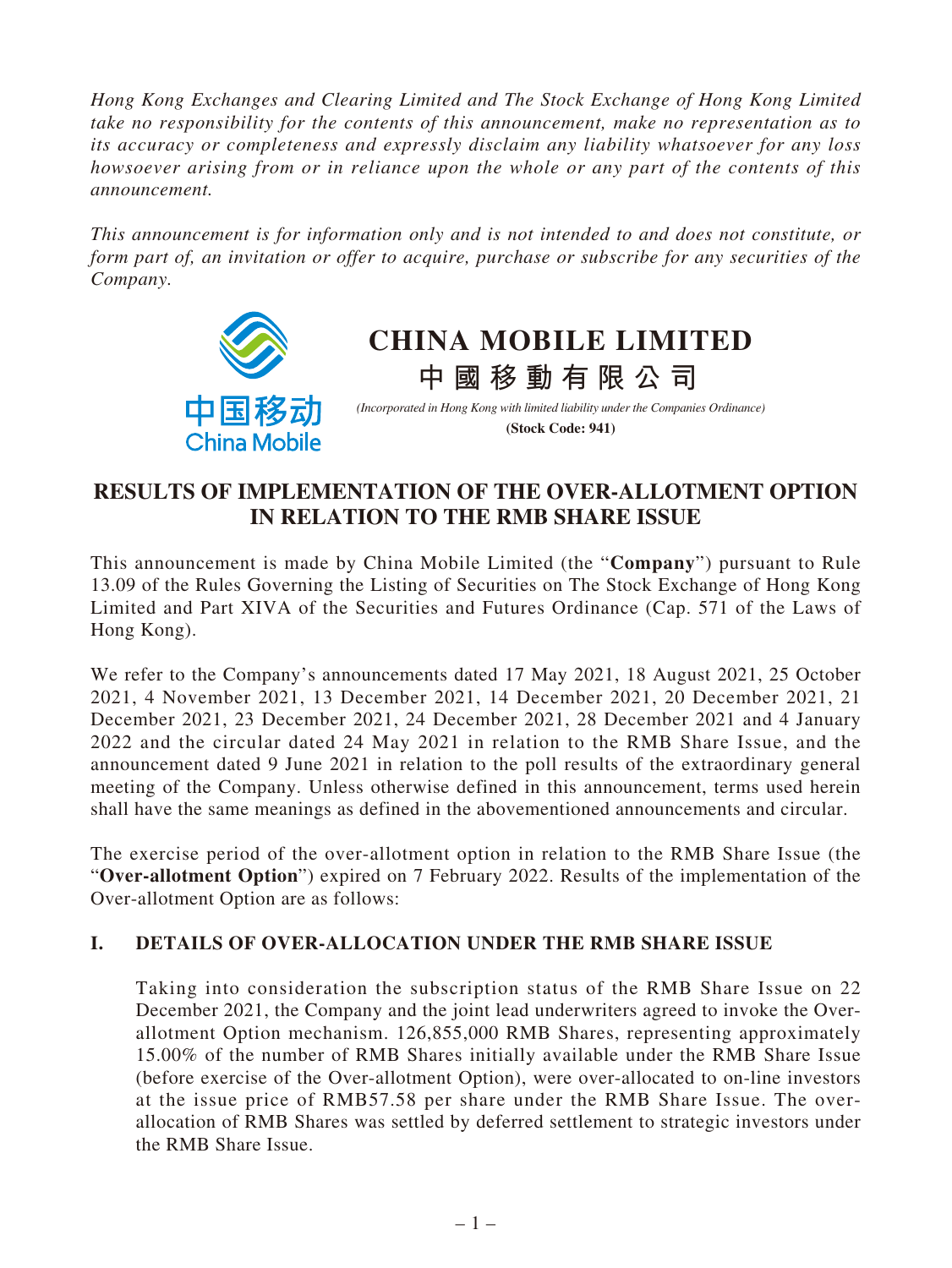# **II. EXERCISE OF THE OVER-ALLOTMENT OPTION**

China International Capital Corporation Limited is the joint lead underwriter under the RMB Share Issue in charge of implementing the Over-allotment Option (the "**Authorised Lead Underwriter**"). The Authorised Lead Underwriter may, within 30 calendar days from the date of listing of RMB Shares on the Shanghai Stock Exchange (including the 30th calendar day or, if the 30th calendar day is a PRC public holiday, the next Shanghai Stock Exchange trading day), purchase RMB Shares on the centralized trading market (the "**Secondary Market**") using funds received from the over-allocation of RMB Shares, to stabilize the market after listing, provided that each bid price shall not be higher than the issue price under the RMB Share Issue and the net aggregate number of RMB Shares purchased shall not exceed the number of RMB Shares over-allocated. The expiry date of the post-listing stabilization period for the RMB Share Issue was 7 February 2022. During the post-listing stabilization period for the RMB Share Issue (i.e. 5 January 2022 to 7 February 2022), the Authorised Lead Underwriter, using funds received from the over-allocation under the RMB Share Issue, purchased a total of 69,787,133 RMB Shares, at the price of RMB57.58 each share for a total of RMB4,018,343,118.14, by auction on the Secondary Market.

The exercise period of the Over-allotment Option expired on 7 February 2022. The Company issued 57,067,867 RMB Shares, representing approximately 6.75% of the number of RMB Shares initially issued under the RMB Share Issue (before exercise of the Over-allotment Option), at the issue price of RMB57.58 per share under the RMB Share Issue, in addition to the 845,700,000 RMB Shares initially issued. The gross proceeds received by the Company increased by a total of RMB3,285,967,781.86; taking into account the total gross proceeds of RMB48,695,406,000.00 corresponding to the 845,700,000 RMB Shares initially issued, the final total gross proceeds from the RMB Share Issue were RMB51,981,373,781.86. After deducting the offering expenses of RMB607,494,314.12, the net proceeds from the RMB Share Issue were RMB51,373,879,467.74.

Within two PRC working days after the end of the post-listing stabilization period, the Authorised Lead Underwriter will make an application and provide relevant materials to transfer additional RMB Shares issued pursuant to the Over-allotment Option and RMB Shares purchased by the Authorised Lead Underwriter on the Secondary Market to those investors who are subject to deferred settlement arrangements. RMB Shares allocated to strategic investors (including RMB Shares settled under deferred settlement arrangements) shall be subject to lock-up for 12 months from the date of listing of RMB Shares (i.e. 5 January 2022), save that RMB Shares allocated to China Life Insurance Company Limited\* (中國人壽保險股份有限公司), PICC Property and Casualty Company Limited\* (中國人民財產保險股份有限公司), China Post Life Insurance Co., Ltd.\* (中郵人壽保險股份有限公司), Taiping Life Insurance Company Limited\* (太 平人壽保險有限公司), Beijing Jingdong Century Trade Co., Limited\* (北京京東世紀 貿易有限公司), Chia Tai Investment Co., Ltd.\* (正大投資股份有限公司) and Brunei Investment Agency shall be subject to lock-up for 36 months.

<sup>\*</sup> *For identification purpose only.*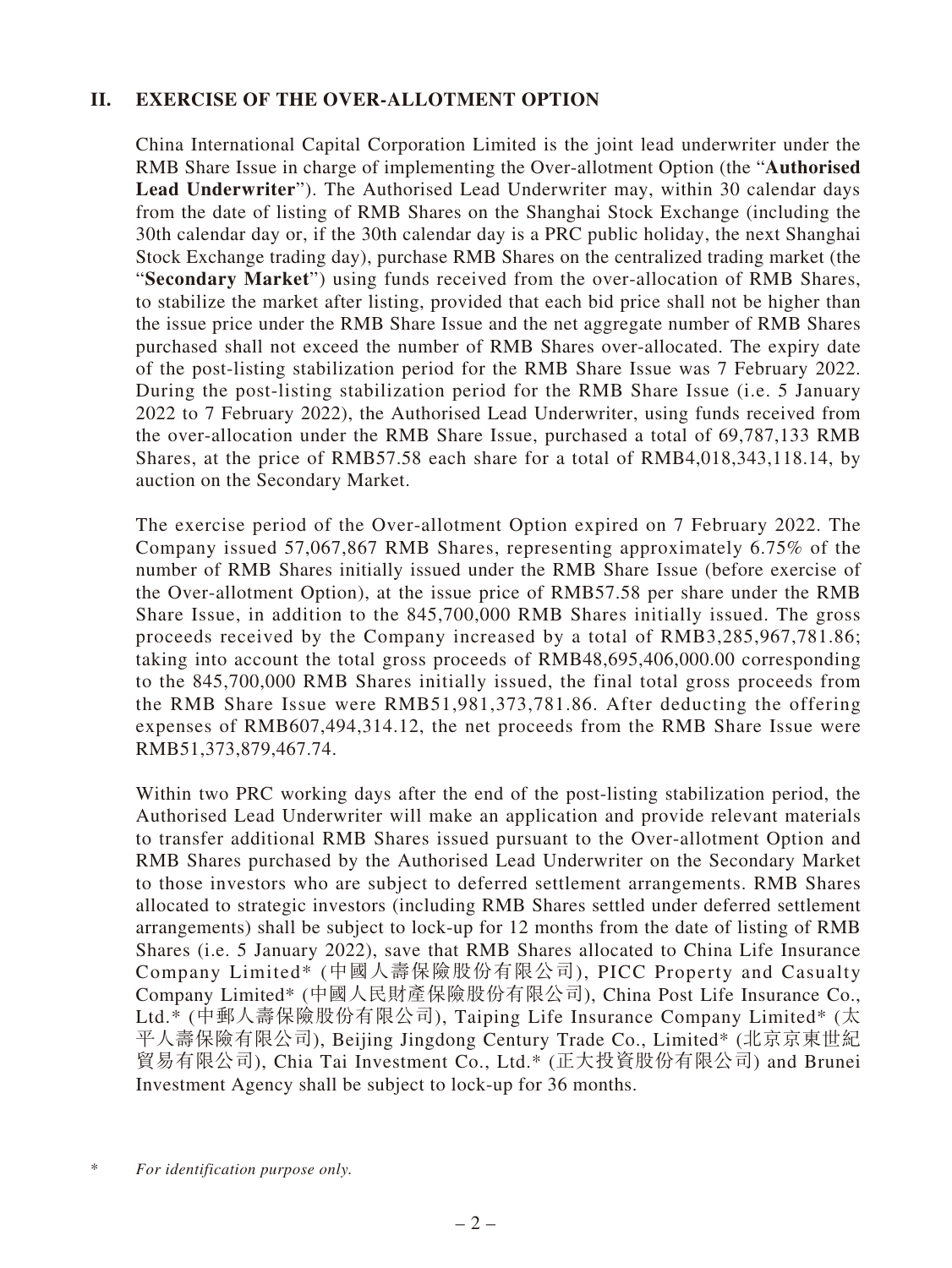The final number of RMB Shares issued under the RMB Share Issue was 902,767,867 shares, of which: 422,013,000 shares were placed to strategic investors, representing approximately 46.75% of the final number of RMB Shares issued under the RMB Share Issue; 114,510,000 shares were placed to off-line investors, representing approximately 12.68% of the final number of RMB Shares issued under the RMB Share Issue; and 366,244,867 shares were allocated to on-line investors, representing approximately 40.57% of the final number of RMB Shares issued under the RMB Share Issue.

#### **III. CHANGES IN THE SHAREHOLDING STRUCTURE OF THE COMPANY BEFORE AND AFTER THE EXERCISE OF THE OVER-ALLOTMENT OPTION**

As at 7 February 2022, the changes in the shareholding structure of the Company before and after the exercise of the Over-allotment Option are as follows:

|                                                   | Before the exercise of the<br><b>Over-allotment Option</b> |                                                                                              | After the exercise of the<br><b>Over-allotment Option</b> |                                                                                       |
|---------------------------------------------------|------------------------------------------------------------|----------------------------------------------------------------------------------------------|-----------------------------------------------------------|---------------------------------------------------------------------------------------|
|                                                   | Number of<br><b>Ordinary Shares</b>                        | Approximate<br>percentage of<br>the Company's<br><i>issued share</i><br>capital <sup>1</sup> | Number of<br><b>Ordinary Shares</b>                       | Approximate<br>percentage of<br>the Company's<br>issued share<br>capital <sup>1</sup> |
| <b>RMB</b> Shares                                 |                                                            |                                                                                              |                                                           |                                                                                       |
| - Restricted tradable<br>- Placement to strategic | 375,315,000                                                | 1.76%                                                                                        | 502,170,000                                               | 2.35%                                                                                 |
| investors<br>- Off-line placement,                | 295,158,000                                                | 1.38%                                                                                        | 422,013,000                                               | 1.97%                                                                                 |
| restricted                                        | 80,157,000                                                 | $0.38\%$                                                                                     | 80,157,000                                                | 0.37%                                                                                 |
| - Unrestricted tradable                           | 470,385,000                                                | 2.21%                                                                                        | 400,597,867                                               | 1.87%                                                                                 |
| <b>Hong Kong Shares</b>                           | 20,475,482,897                                             | 96.03%                                                                                       | 20,475,482,897                                            | 95.78%                                                                                |
| <b>Total</b>                                      | 21,321,182,897                                             | 100.00%                                                                                      | 21,378,250,764                                            | 100.00%                                                                               |

*Note:*

(1) The sum of shareholding percentages might not be in line with the total due to rounding.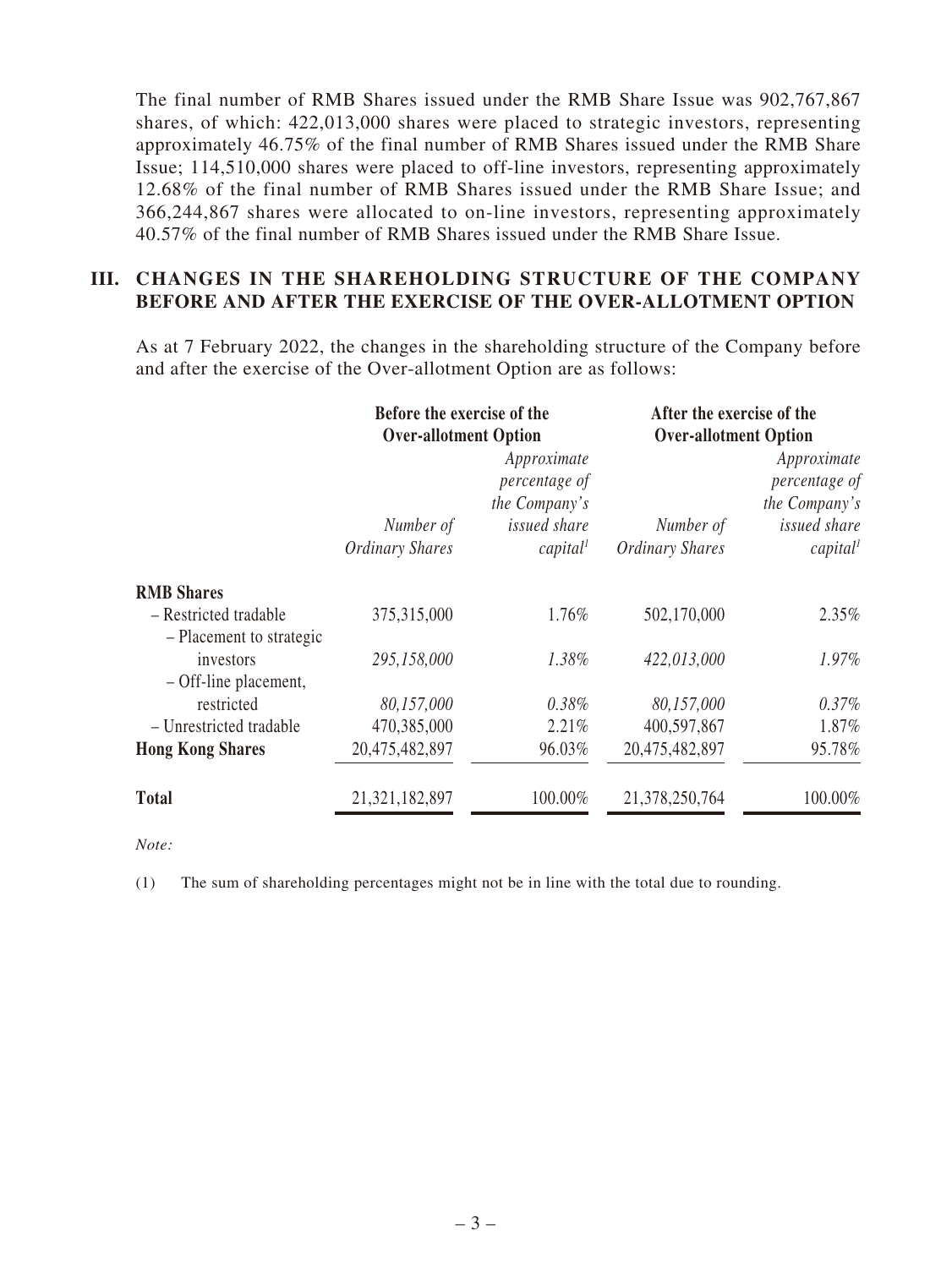# **IV. LOCK-UP PERIODS FOR SHARES OF THE COMPANY**

As at 7 February 2022, the lock-up periods for shares of the Company after the exercise of the Over-allotment Option are as follows:

|                                  | Number of<br>Ordinary<br><b>Shares</b> | Approximate<br>percentage of<br>the Company's<br>issued share<br>capital <sup>1</sup> | Lock-up period <sup>2</sup> |
|----------------------------------|----------------------------------------|---------------------------------------------------------------------------------------|-----------------------------|
| <b>RMB Shares</b>                |                                        |                                                                                       |                             |
| - Restricted tradable            | 502,170,000                            | $2.35\%$                                                                              |                             |
| - Placement to strategic         |                                        |                                                                                       |                             |
| investors                        | 144,145,000                            | $0.67\%$                                                                              | 36 months                   |
|                                  | 277,868,000                            | $1.30\%$                                                                              | 12 months                   |
| - Off-line placement, restricted | 80,157,000                             | $0.37\%$                                                                              | 6 months                    |
| - Unrestricted tradable          | 400,597,867                            | $1.87\%$                                                                              | N/A                         |
| <b>Hong Kong Shares</b>          | 20,475,482,897                         | 95.78%                                                                                | N/A                         |
| <b>Total</b>                     | 21,378,250,764                         | 100.00%                                                                               |                             |

*Notes:*

(1) The sum of shareholding percentages might not be in line with the total due to rounding.

(2) The lock-up periods commenced on the date of listing of RMB Shares on the Shanghai Stock Exchange (i.e. 5 January 2022).